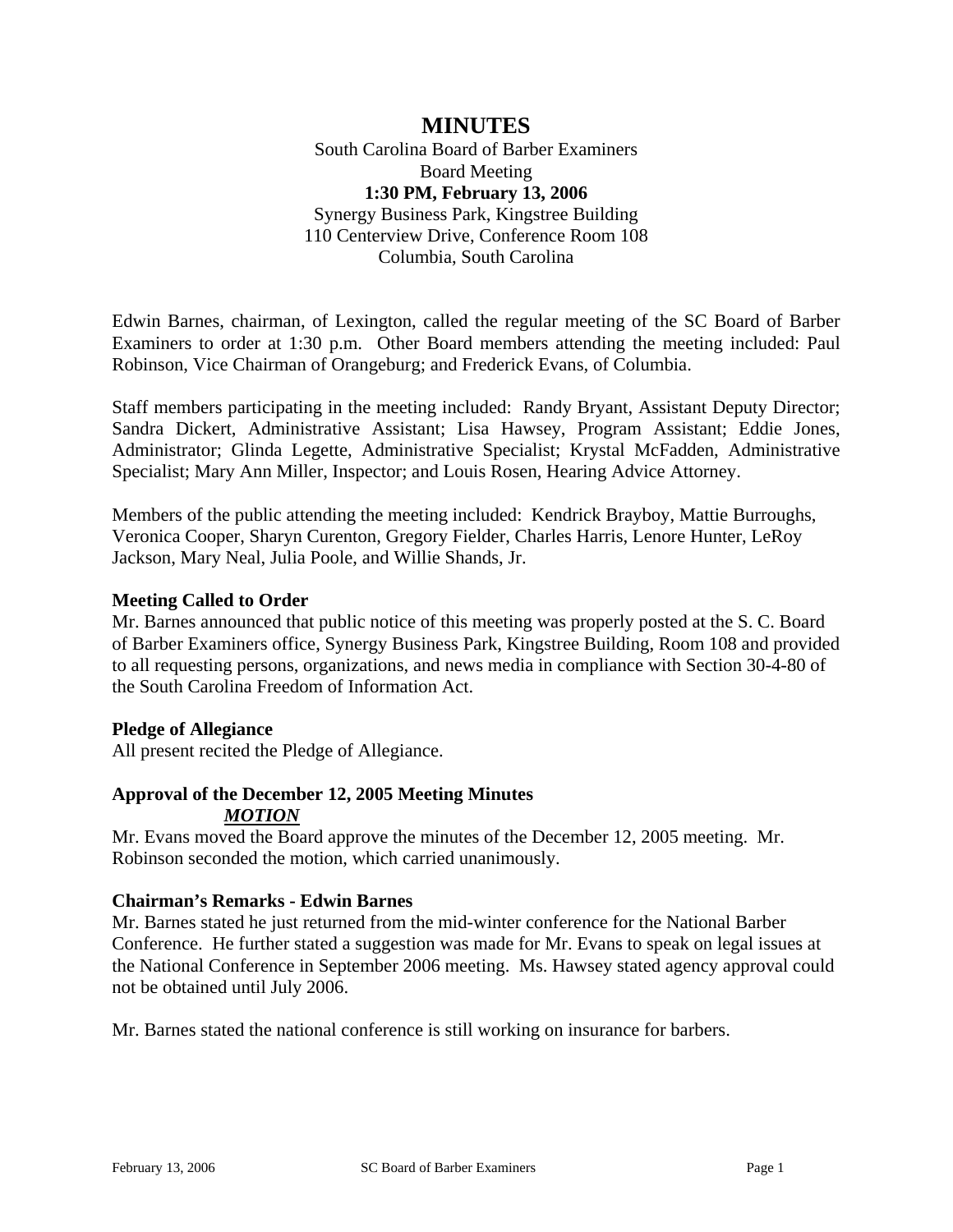### **Administrator's Remarks, For Information – Eddie Jones**

*Exam Results for December 2005 and January 2006*

The Board members were presented with the exam results from the December 2005 and the January 2006 exams. (These exam results are herewith attached and become a permanent part of the record retained at the Board's office.)

*Advisory Opinions, If Needed, Office of General Counsel Legislative Update, If Needed, Legislative Liaison Office*

There were no advisory opinions or legislative update given during the February 13, 2006 meeting.

### **Unfinished Business**

There was no unfinished business to be discussed.

### **New Business**

1. Approval of Third Student Permit

*a. Sharyn T. Curenton* 

On December 12, 2005 the Board received a letter from Sharyn T. Curenton seeking the Board's approval for a third student permit. Ms. Curenton's letter states she has approximately 800 hours. (Ms. Curenton's letter is herewith attached and becomes a permanent part of the record retained at the Board's office.)

Sharyn T. Curenton appeared before the Board at this time. She believes she currently has approximately 800 hours. She was not really interested in the barber profession previously however she now loves it.

### *MOTION*

Mr. Robinson made a motion, seconded by Mr. Evans and unanimously carried, that the Board allow Ms. Curenton to receive her third student permit.

### *b. Lenore Hunter*

On January 5, 2006 the Board received a request from Lenore Hunter to appear before the Board in an effort to receive her third student permit. (Ms. Hunter's letter is herewith attached and becomes a permanent part of the record retained at the Board's office.)

Lenore Hunter appeared before the Board at this time. Ms. Hunter stated she has received 225 hours in the past two years. She was unaware that she had received two previous permits, she is aware of receiving only one permit.

### *MOTION*

A motion was made by Mr. Evans that the Board grant Ms. Hunter a temporary third permit for one month. Mr. Robinson seconded the motion, which carried unanimously.

### *c. Luther Jones*

In January 2006 Luther Jones submitted a request to appear before the Board to obtain a third student permit to continue training in the barber profession at the Cutting Up Barber Shop. (Mr.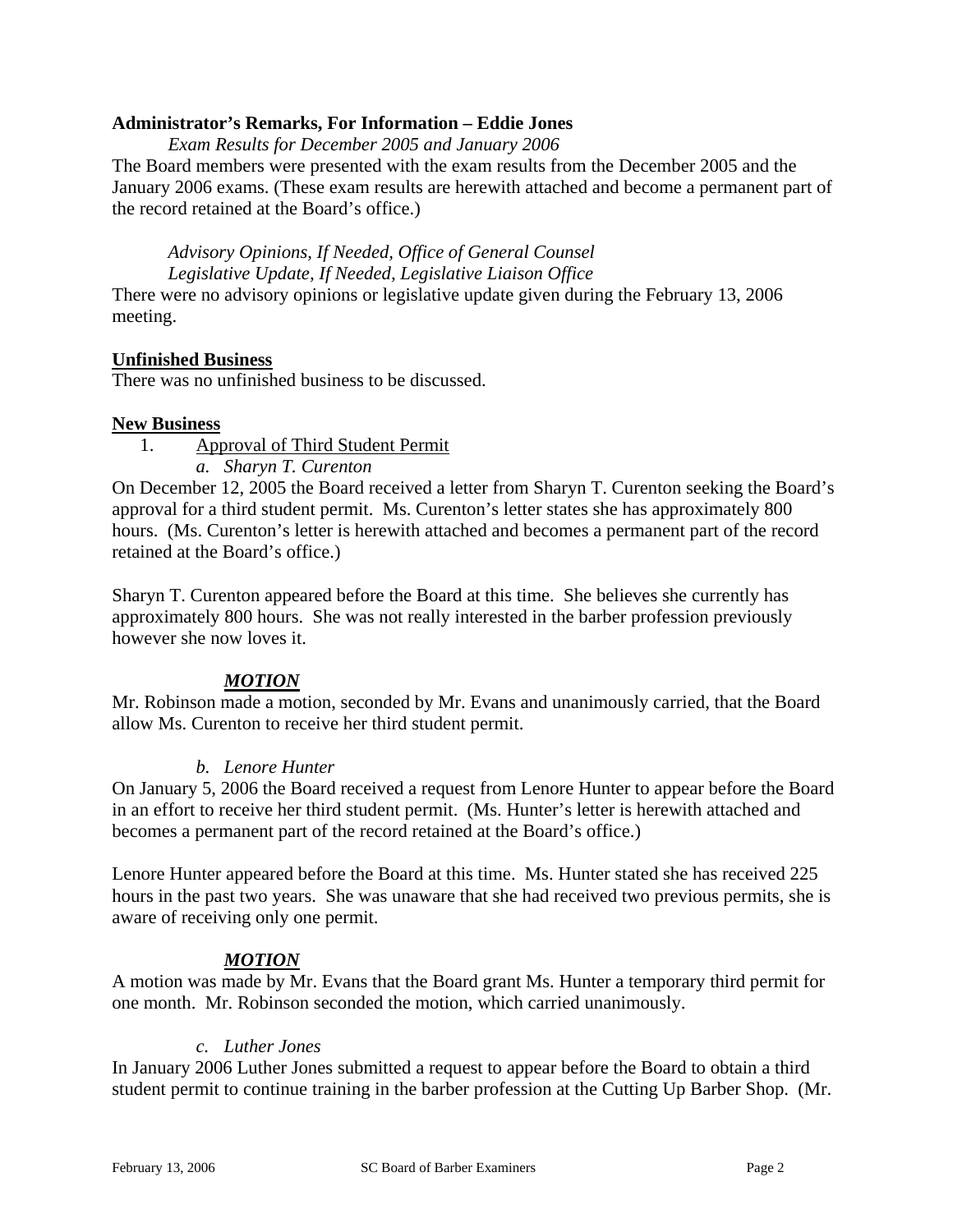Jones' letter is herewith attached and becomes a permanent part of the record retained at the Board's office.)

Mr. Jones did not appear before the Board at this meeting.

### *d. Kendrick B. Brayboy*

On January 26, 2006 the Board received a letter from Kendrick Brayboy seeking the Board's approval for a third student permit. His letter states he lacks 85 ½ hours of training. He attended Joan's Barber College under his first permit but the owner only allowed students in the college a few hours a week. He began attending Fashion Barber's College under his second permit. His father turned seriously ill during this time and he has been unable to continue his training. (Mr. Brayboy's letter is herewith attached and becomes a permanent part of the record retained at the Board's office.)

Kendrick Brayboy appeared before the Board at this time. Mr. Brayboy stated he would be returning Fashion's Barber College to continue his training. He further stated he has been out of school approximately eight months due to his father's illness. He indicated he would be taking the North Carolina barber exam.

### *MOTION*

Mr. Evans moved the Board defer this matter to executive session. Mr. Robinson seconded the motion, carried unanimously.

#### 2. Approval of Registered Barber Apprentice Application *a. LeRoy Freddie Jackson*

On January 24, 2006 LeRoy Jackson submitted an application to sit for the registered barber apprentice license. His application reflected he has been arrested on multiple occasions for various unlawful acts including fraudulent check, trespassing, possession of crack, marijuana and controlled substances, possession of a stolen vehicle, animal fighting or baiting act, shoplifting, forgery, auto breaking, petty larceny, resisting arrest, unlawful carrying of weapon, open container of beer/wine in a vehicle, and criminal domestic violence. The arrests were made between August 15, 1991 and January 23, 2005. (Mr. Jackson's application and SLED report are

LeRoy Freddie Jackson appeared before the Board at this time. He stated he is currently under probation, which has been extended to November 2007 as a result of not paying all of his fines.

herewith attached and become a permanent part of the record retained at the Board's office.)

# *MOTION*

Mr. Robinson moved the board approve Mr. Jackson to sit for the exam and upon successful completion, be granted a license, which is to be immediately placed under probation for two years during which time he must provide the Board with a SLED report, at his own expense, on an annual basis.

3. Approval of Braiding Instructor *a. Mattie B. Burroughs*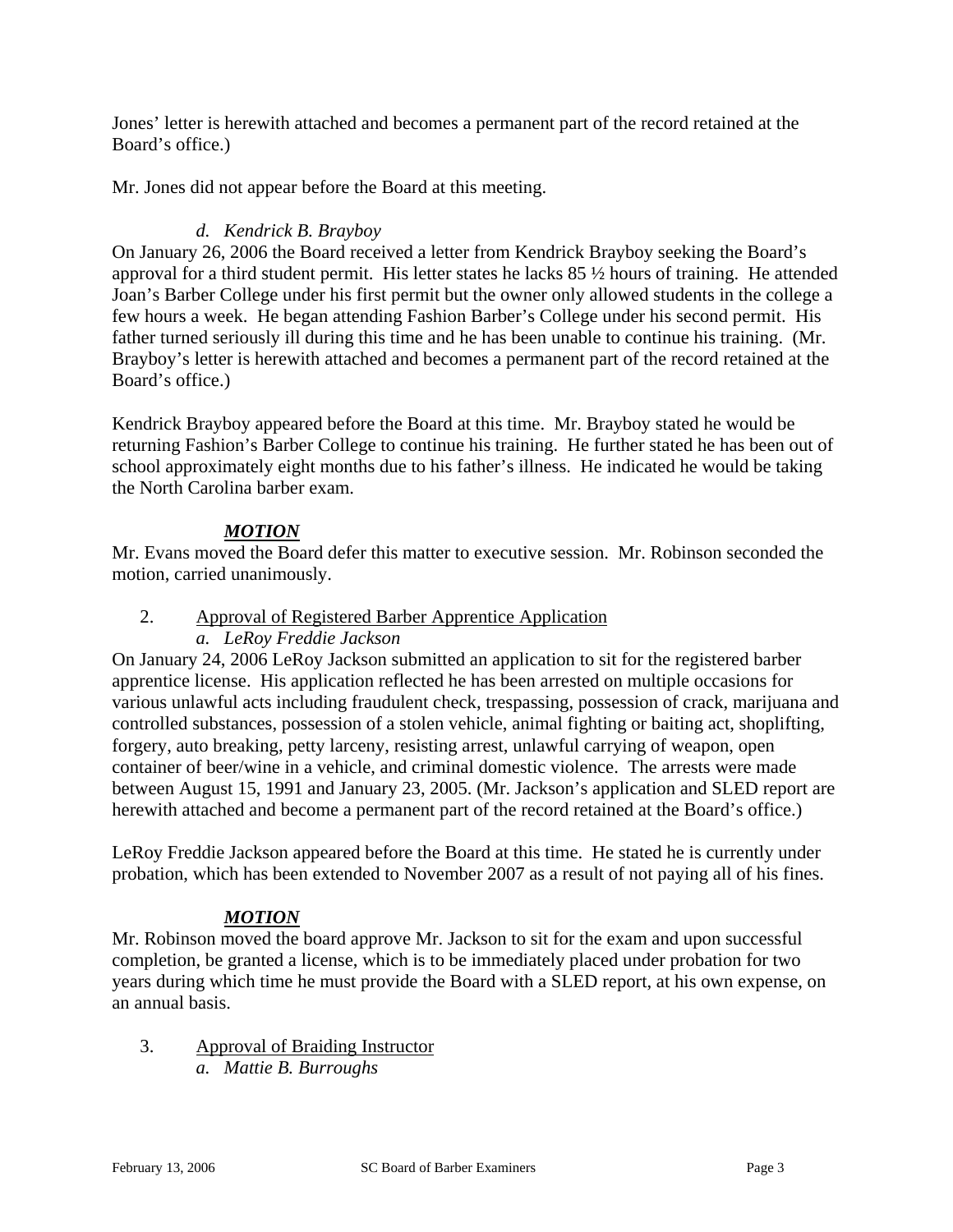On February 1, 2006 the Board received a letter from Mattie Burroughs seeking the Board's approval to become a braiding instructor. Ms. Burroughs letter included a copy of her proposed curriculum. (Ms. Burroughs letter, along with the proposed curriculum, is herewith attached and becomes a permanent part of the record retained at the Board's office.)

Ms. Burroughs stated she is seeking the Board's approval to become a braiding instructor. She has submitted an outline of objectives for the class.

Mr. Robinson stated he understands the Board does not have a license category for a braiding instructor. He asked Ms. Burroughs if she understands that testing would take place at the Board's office. Ms. Burroughs replied negatively. Mr. Robinson stated it would be necessary for Ms. Burroughs to obtain documentation from the SC Department of Health and Environmental Control (DHEC) regarding the curriculum and to make necessary changes to her curriculum prior to obtaining the Board's approval.

Ms. Burroughs questioned about the age requirement of students. Mr. Robinson replied the statute states students must have a ninth grade education. Ms. Burroughs questioned the Board regarding instruction charges. Mr. Robinson stated the instruction rates would be at her discretion.

## *b. Veronica Cooper*

On January 19, 2006 the Board received a letter from Veronica Cooper seeking the Board's approval to become a licensed instructor of a six-hour course in natural hair braiding. Ms. Cooper included a proposed curriculum with her letter. (Ms. Cooper's letter and proposed curriculum are herewith attached and becomes a permanent part of the record retained at the Board's office.)

Veronica Cooper appeared before the Board at this time. She understands that testing would be given at the Board's office. She indicated she and Julia Poole would be the instructors.

### *MOTION*

Mr. Robinson moved the Board approve Veronica Cooper and Julia Poole to teach the six-hour natural hair-braiding course. Mr. Evans seconded the motion, which carried unanimously.

### 4. Approval of Barber College

### *a. Greenwood Barber College – Charles Harris*

On February 6, 2006 the Board received a barber school application from Charles Harris. The application is for the Greenwood Barber College to be located in Greenwood, SC. The application included a schedule, course outline and a floor plan. (The Greenwood Barber College application, along with the course outline, schedule and floor plan, is herewith attached and becomes a permanent part of the record retained at the Board's office.)

Charles Harris appeared before the Board at this time. Mr. Harris plans to open the school on March 6, 2006. After reviewing the application and attachments Mr. Evans stated Mr. Harris should resubmit the application with an appropriate floor plan, indicating the number of barber chairs and workstations.